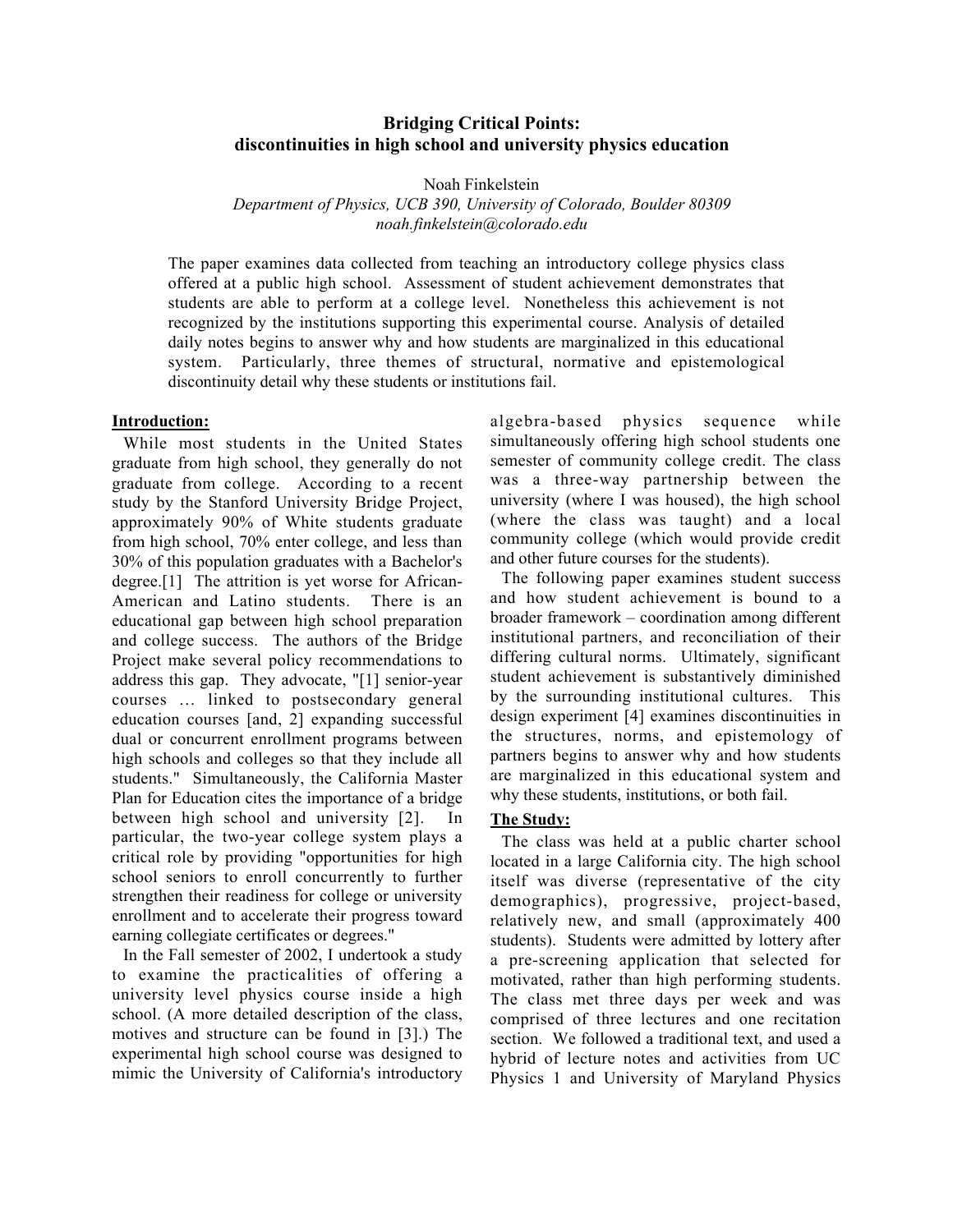121. The recitation sections were largely based on *Tutorials in Physics* [5]. The class began with 38 students and ended with 31. Student background varied from those who had taken no physics and had mastered limited amounts of trigonometry to students who had taken an advanced placement physics course and were concurrently enrolled in a college level calculus class.

Two forms of data were collected: quantitative assessments of student mastery of the domain and qualitative field-notes. At the beginning and end of term, students were issued the Force Concept Inventory (FCI) [6]. During the twelfth week of term, students were issued the same mid term examination as was issued the prior year at the University of Maryland. In addition to using identical exams, the University of Maryland scoring rubric was used to grade the exams. Lastly, approximately 60% of the class opted to take an external final exam developed and administered by the community college system. Within 24 hours of teaching each class, I wrote a detailed account of the day's activities. While these data may be considered subjective, they serve to interpret the meaning of the "more objective" and quantitative measures. Analysis of these notes helps interpret why and how this course evolves as it does by identifying critical structures, norms, practices, and beliefs of the individuals and participating institutions.

## **Results / Discussion:**

Over the course of the term, it became clear to me that this group of high school students could learn college level material. The high school course average on the Maryland mid-term was 68%; the Maryland students averaged 62%. On the pre- and post- conceptual survey (FCI), students posted gains of 44%. During the same term, students in one of the most progressiveintroductory physics courses at the University of California posted the highest measured gains at the institution: 23%. (Both the high school and the university course pre-test averages were 48%.) These assessments were corroborated by a myriad of examples from daily field-notes. A not remarkably unusual example of student mastery appears in day 43 of these notes:

*As I was grading the homework... [For] a standard, but complicated problem using* *Bernoulli's equation, Larry spent a page and half working from the basic equations that I had provided in class. In the end, he gets the right answer, v=sqrt (2 g h) and recognizes this is the same for free fall. He writes, "OKAY! I now realize this is the same as v=sqrt(2gh). The book says as with Torricelli [a theorem I had not mentioned in class] That if P3=P1 then v=sqrt(2gh) and this is really what I just derived."*

Despite coordinating the course outline and syllabus with each of the partnering institutions from the outset, late in the term of the course, it was determined that if students wanted to receive college credit for their efforts, they would be required to take a challenge exam at the community college. The exam was created for the students by the faculty of the community college. If students opted to take the challenge exam, they would receive a college transcript with the grade they received on the exam (including D or F). At the end of the course, 19 of the high school students opted to take the exam. Of the 19 students, 17 were the top-performers (A or B) in the high school class. On the community college exam, students scored as follows: 1 A, 3 B's, 7 C's, 1 D and 7 F's. In short, this evaluation is well below the level of mastery demonstrated elsewhere. Notably this external exam differed from those exams issued as part of the course.

While considered a success within the confines of the classroom walls, this micro-culture sits within broader, existing worlds to which it is structurally bound. From that vantage point it may be seen as a failure of the students (to succeed in the established cultures), or of the institutions (to support the educational and social development of students). Three emergent themes from the daily notes begin to detail why so many students failed the community college exam, and why it is such a challenge to create sustainable and scalable forms of inter-institutional collaboration.

## *Structural discontinuity:*

These systems are not designed to coordinate on joint activity. Arguably, the high school is intended to hand students off to the university system; though, the statistics presented in the introduction would suggest even this might not be the case. Nonetheless, a variety of organizational and structural issues presented fundamental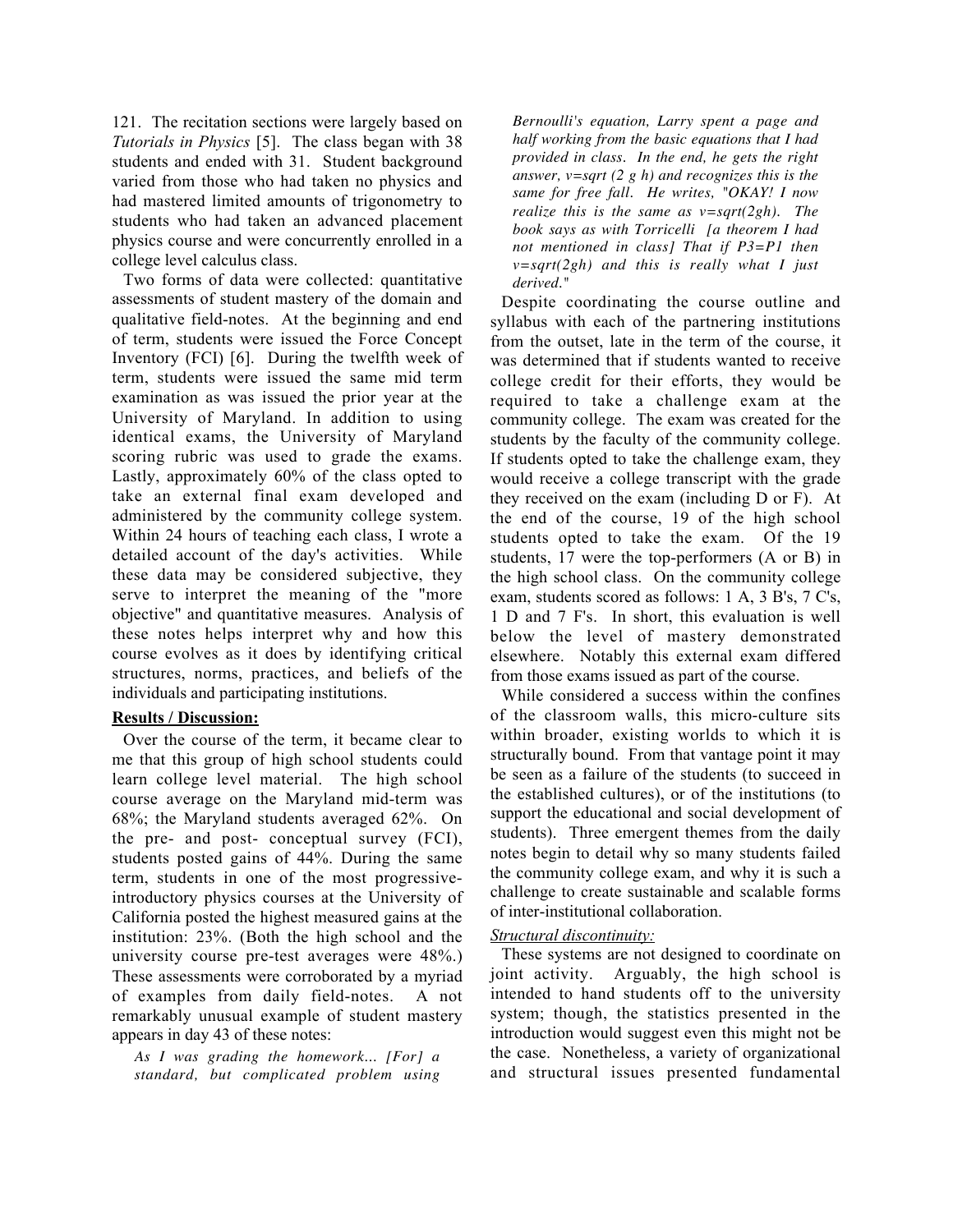obstacles to the success of a sustained collaborative venture. Most notably, initially, I was not allowed to teach in standard public school. While I teach current and future high school teachers, I am not certified to teach high school students. A charter school allowed me to teach without certification.

Further structural discontinuities arose over the use of available resources. As I observed during the first day of teaching:

*For as little as UC pays attention to / cares about introductory level physics., [THE HIGH SCHOOL] PROVIDES FEWER RESOURCES THAN U.C. WHEN IT COMES TO EDUCATING STUDENTS in physics… So I'm in charge of … 40 seniors. I'm supposed to cover 16 weeks of physics which will be the equivalent of [algebra-based] Physics at UC. They will not be running a lab. I had to talk the administration into offering recitation sections. [Although] they had told me they'd offer one five days per week, in fact, they are only offering 3 [later, reduced to 1]. They have no equipment for demonstrations. I have no TA's, no graders, no proctors, no demonstration staff and no grad students. Just me, 40 students, a lousy textbook, and a [digital] projector*

Similar structural discontinuity may be observed in the time allotted for supporting and paying teachers. As I noted, at the high school:

*I get paid for face-time with the kids. Now I'm an hourly [employee] where they wanted to pay me for 6 hours (3 hours lecture, 3 recitation).*

In the high school culture, 5-6 hours per day is spent teaching. A full time teaching load is 25-35 contact hours per week. In the university system, a full time instructor is expected to spend 12-18 contact hours per week, often less.

A variety of other, more mundane and daily structural issues challenged our abilities to coordinate. The choice of textbook was set by the high school (in order to save students / school money) rather than by the university demands, or the choice of the instructor. Discontinuities of institutional schedules prevented other forms of coordination, such as bringing university students to participate in the high school environment.

Each partner institution had its own structure that constrained how the class could operate. At many times, the differing institutional structures were at odds. Most notably, in the end, the arrangement of institutional structures required the high school students had to take an externally developed, highstakes exam in order to receive college credit.

#### *Norms and practices:*

These surrounding and sometimes conflicting institutional structures are instantiated in differing norms and practices. For instance, university instructors generally act autonomously, and cover a curriculum of their choosing (bound by history, a text, and loose curriculum guidelines). If university instructors wish to make a class interactive, progressive or even include an emphasis on developing student epistemology they are free (and occasionally encouraged) to do so. Instead, the high school turned down my offer to have an entirely interactive class, requesting that I offer straightforward lectures:

*I'm being asked to teach a straightforward lecture class. Somehow the high school has this vision of University courses which is based on the LEAST optimal college environment rather than the MOST optimal. Funny. I only agreed to lecture if I can have recitation sessions every day. Now they have them 3x / week [later reduced to 1]. I told [the vice principal] that while this is known to be a sub-optimal learning environment (lecture), I suppose it could prepare students for the rotten education they would get at UC if they got in. [The VP] laughed and said, "yeah, I guess we've sold our soul to the devil here."*

While high school instructors may have some autonomy in the classroom, curriculum standards, external assessments and certification constrain the scope of instruction and approach. In a high school, it is often mandated that external examiners evaluate a class. In the university setting, it is remarkably rare..

## *Ideology / epistemology:*

These differing norms and practices reflect differing ideological and epistemological commitments. Least obvious, but perhaps the most critical set of discontinuities within this system are the norms (or epistemological commitments) of what it means to learn physics. If the high school, community college, and university were aligned in terms of what it meant to learn physics, many of the structural and normative differences would have disappeared. It would not have mattered that students had to take